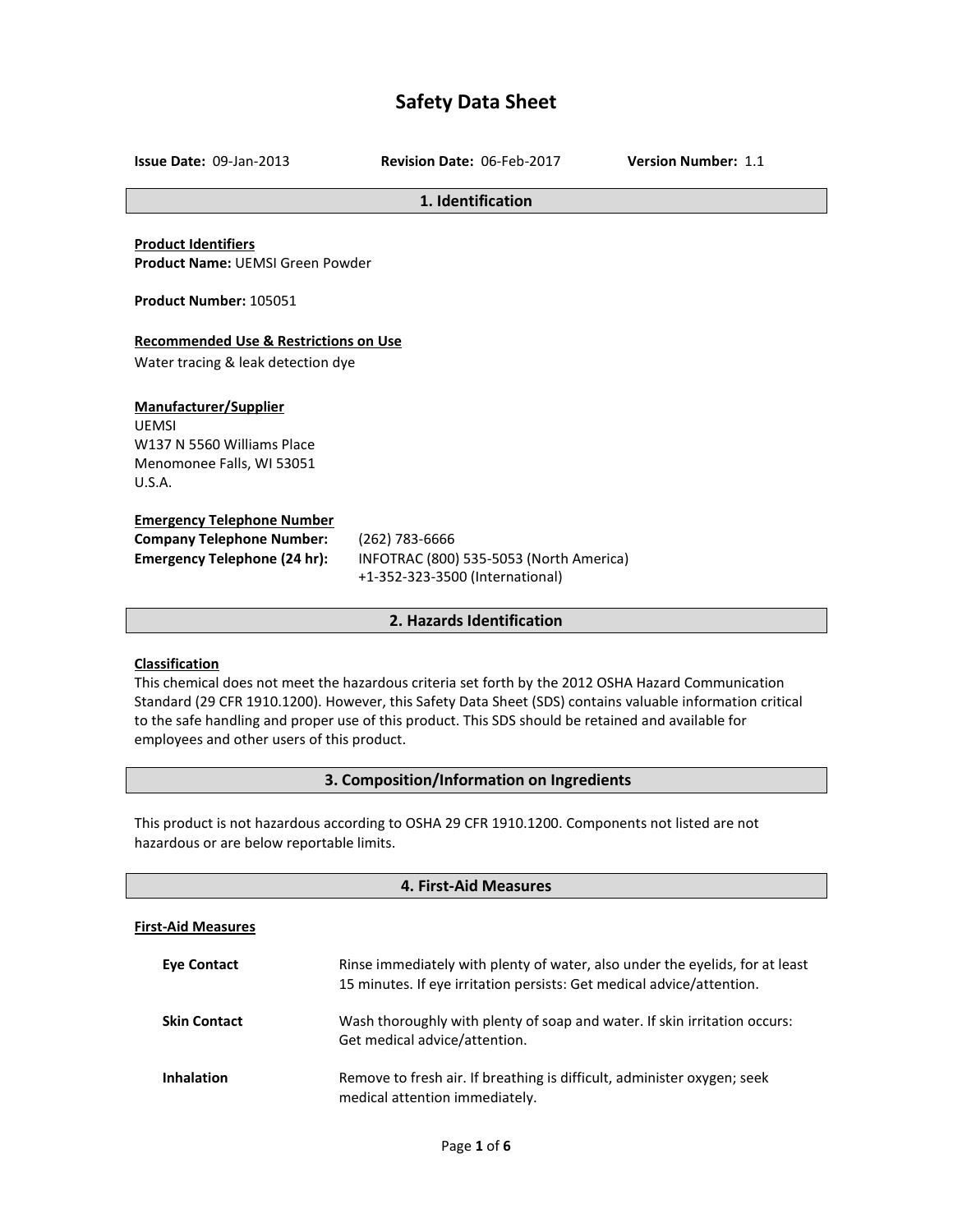**Ingestion** Rinse mouth. DO NOT induce vomiting. Drink plenty of water. Never give anything by mouth to an unconscious person. Get medical attention if large quantities were ingested or if nausea occurs.

#### **Most Important Symptoms and Effects**

**Symptoms** Will cause staining of the skin on contact. May cause eye irritation. Inhalation of dust may cause respiratory irritation. Ingestion may cause urine to be a yellow/green color until the dye has been washed through the system.

#### **Indication of Any Immediate Medical Attention and Special Treatment Needed**

**Notes to Physician** Treat symptomatically.

#### **5. Fire-Fighting Measures**

#### **Suitable Extinguishing Media**

Water spray (fog). Carbon dioxide (CO2). Dry chemical. Regular foam.

#### **Unsuitable Extinguishing Media**

Not determined

## **Specific Hazards Arising from the Chemical**

Remote possibility of dust explosion. Burning may produce oxides of carbon and nitrogen (NOx).

#### **Protective Equipment and Precautions for Firefighters**

Wear self-contained breathing apparatus pressure-demand, MSHA/NIOSH (approved or equivalent) and full protective gear.

## **6. Accidental Release Measures**

#### **Personal Precautions, Protective Equipment and Emergency Procedures**

| <b>Personal Precautions</b>                                 | Use personal protective equipment as recommended in Section 8.                                                    |
|-------------------------------------------------------------|-------------------------------------------------------------------------------------------------------------------|
| <b>Environmental Precautions</b>                            | Prevent from entering into soil, ditches, sewers, waterways and/or<br>groundwater. See Section 12 and Section 13. |
| <b>Methods and Material for Containment and Cleaning Up</b> |                                                                                                                   |

| <b>Methods for Containment</b> | Prevent further leakage or spillage if safe to do so.                                 |
|--------------------------------|---------------------------------------------------------------------------------------|
| <b>Methods for Cleaning Up</b> | Sweep up and collect into suitable containers for disposal. Flush area<br>with water. |

#### **7. Handling and Storage**

#### **Precautions for Safe Handling**

| <b>Advice on Safe Handling</b> | Handle in accordance with good industrial hygiene and safety practices. |
|--------------------------------|-------------------------------------------------------------------------|
|                                | Use personal protection recommended in Section 8. Avoid contact with    |
|                                | skin, eyes, or clothing. Avoid breathing dusts. Contaminated clothing   |
|                                | should be thoroughly washed before reuse.                               |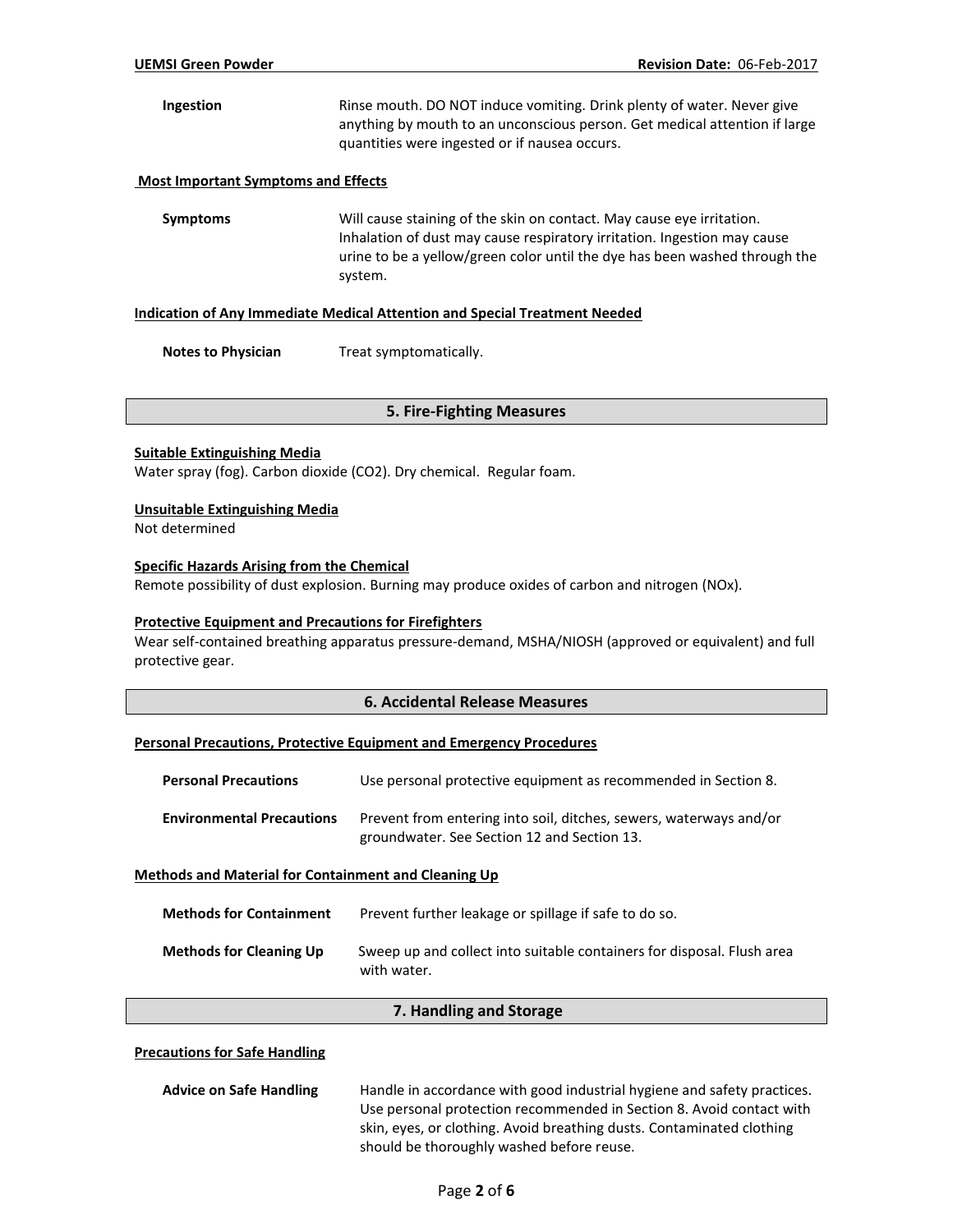## **Conditions for Safe Storage, Including Incompatibilities**

| <b>Storage Conditions</b>     | Keep container tightly closed and store in a cool, dry, and well-<br>ventilated area. Store away from heat, sparks, open flame or any other<br>ignition source. |
|-------------------------------|-----------------------------------------------------------------------------------------------------------------------------------------------------------------|
| <b>Incompatible Materials</b> | None known based on information supplied.                                                                                                                       |

## **8. Exposure Controls / Personal Protection**

#### **Exposure Guidelines**

This product, as supplied, does not contain any hazardous materials with occupational exposure limits established by the region specific regulatory bodies.

#### **Engineering Controls**

Ensure adequate ventilation, especially in confined areas. Eyewash stations. Showers.

#### **Individual Protection Measures, Such as Personal Protective Equipment:**

| <b>Eve/Face Protection</b>        | Avoid contact with eyes.                                                |
|-----------------------------------|-------------------------------------------------------------------------|
| <b>Skin &amp; Body Protection</b> | Rubber gloves. Suitable protective clothing.                            |
| <b>Respiratory Protection</b>     | Use NIOSH-approved dust mask if dusty conditions exist.                 |
| <b>Hygiene Measures</b>           | Handle in accordance with good industrial hygiene and safety practices. |

# **9. Physical and Chemical Properties**

#### **Information on Basic Physical and Chemical Properties**

| <b>Physical State</b>            | Solid             | Odor                  | None apparent  |
|----------------------------------|-------------------|-----------------------|----------------|
| Appearance                       | Red-orange powder | <b>Odor Threshold</b> | Not determined |
| Color                            | Red-orange        |                       |                |
| Property                         | Values            |                       |                |
| pH                               | Not applicable    |                       |                |
| <b>Melting/Freezing Point</b>    | Not applicable    |                       |                |
| <b>Boiling Point/Range</b>       | Not applicable    |                       |                |
| <b>Flash Point</b>               | Not applicable    |                       |                |
| <b>Evaporation Rate</b>          | Not applicable    |                       |                |
| Flammability (solid, gas)        | Non-flammable     |                       |                |
| <b>Upper Flammability Limits</b> | Not applicable    |                       |                |
| <b>Lower Flammability Limits</b> | Not applicable    |                       |                |
| <b>Vapor Pressure</b>            | Not applicable    |                       |                |
| <b>Vapor Density</b>             | Not applicable    |                       |                |
| <b>Relative Density</b>          | Not applicable    |                       |                |
| <b>Specific Gravity</b>          | Not applicable    |                       |                |
| <b>Solubility</b>                | Soluble in water  |                       |                |
| <b>Partition Coefficient</b>     | Not determined    |                       |                |
| <b>Auto-ignition Temperature</b> | Not determined    |                       |                |
| <b>Decomposition Temperature</b> | Not determined    |                       |                |
| <b>Viscosity</b>                 | Not determined    |                       |                |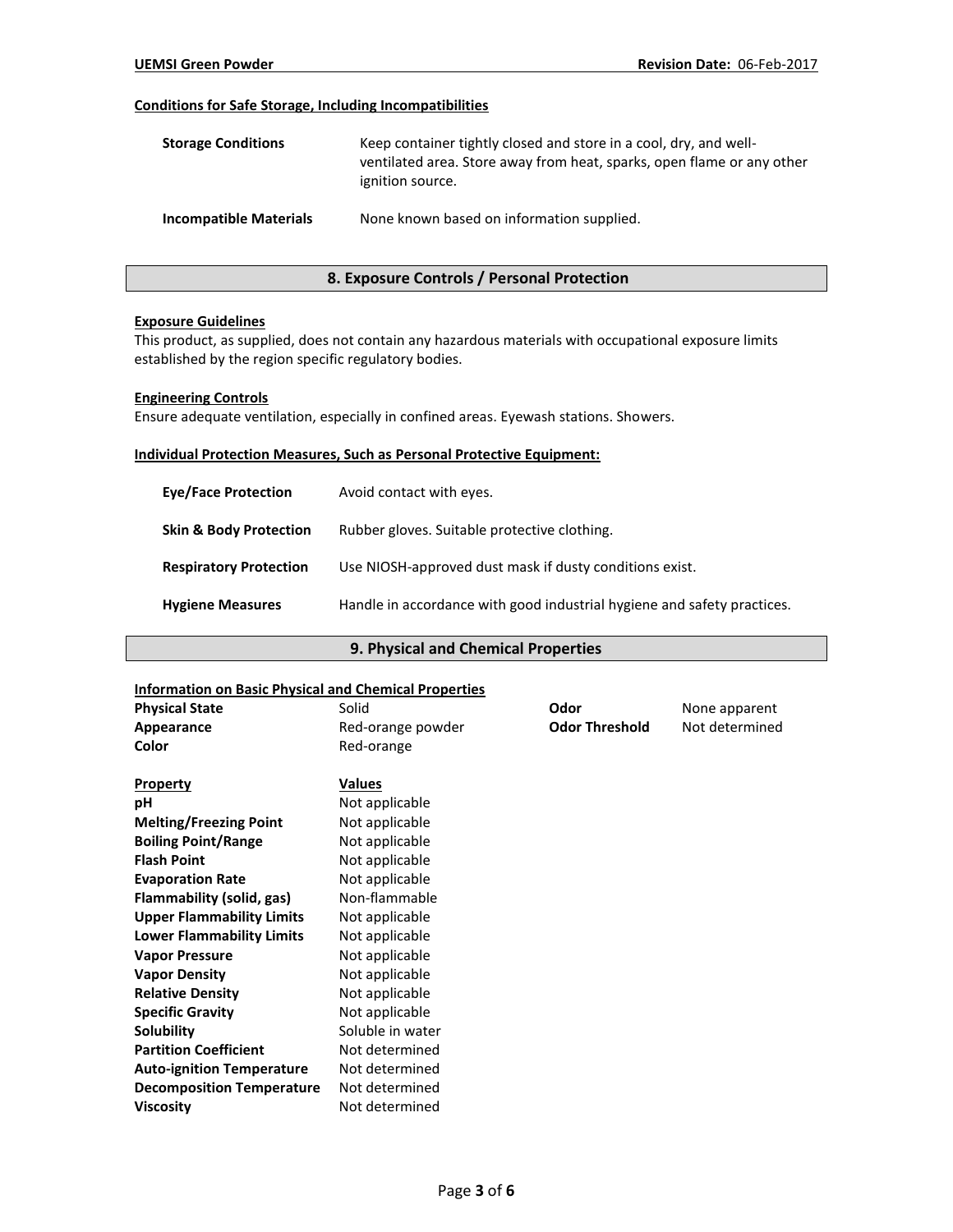## **10. Stability and Reactivity**

## **Reactivity**

Not reactive under normal conditions.

## **Chemical Stability**

Stable under recommended storage conditions.

#### **Possibility of Hazardous Reactions**

None under normal processing.

#### **Conditions to Avoid**

Keep out of reach of children.

#### **Incompatible Materials**

None known based on information supplied.

## **Hazardous Decomposition Products**

Oxides of carbon and nitrogen (NOx).

## **11: Toxicological Information**

#### **Information on Likely Routes of Exposure**

| <b>Inhalation</b>   | Avoid inhalation of dust.            |
|---------------------|--------------------------------------|
| Ingestion           | Do not ingest.                       |
| <b>Skin Contact</b> | May cause an allergic skin reaction. |
| <b>Eye Contact</b>  | Avoid contact with eyes.             |

# **Delayed, Immediate, and Chronic Effects from Short- and Long-Term Exposure**

May cause an allergic skin reaction.

## **Numerical Measures of Toxicity**

Not determined

## **Symptoms Associated with Exposure**

See Section 4 of this SDS for symptoms.

## **Carcinogenicity**

| <b>NTP</b>  | None |
|-------------|------|
| <b>IARC</b> | None |
| <b>OSHA</b> | None |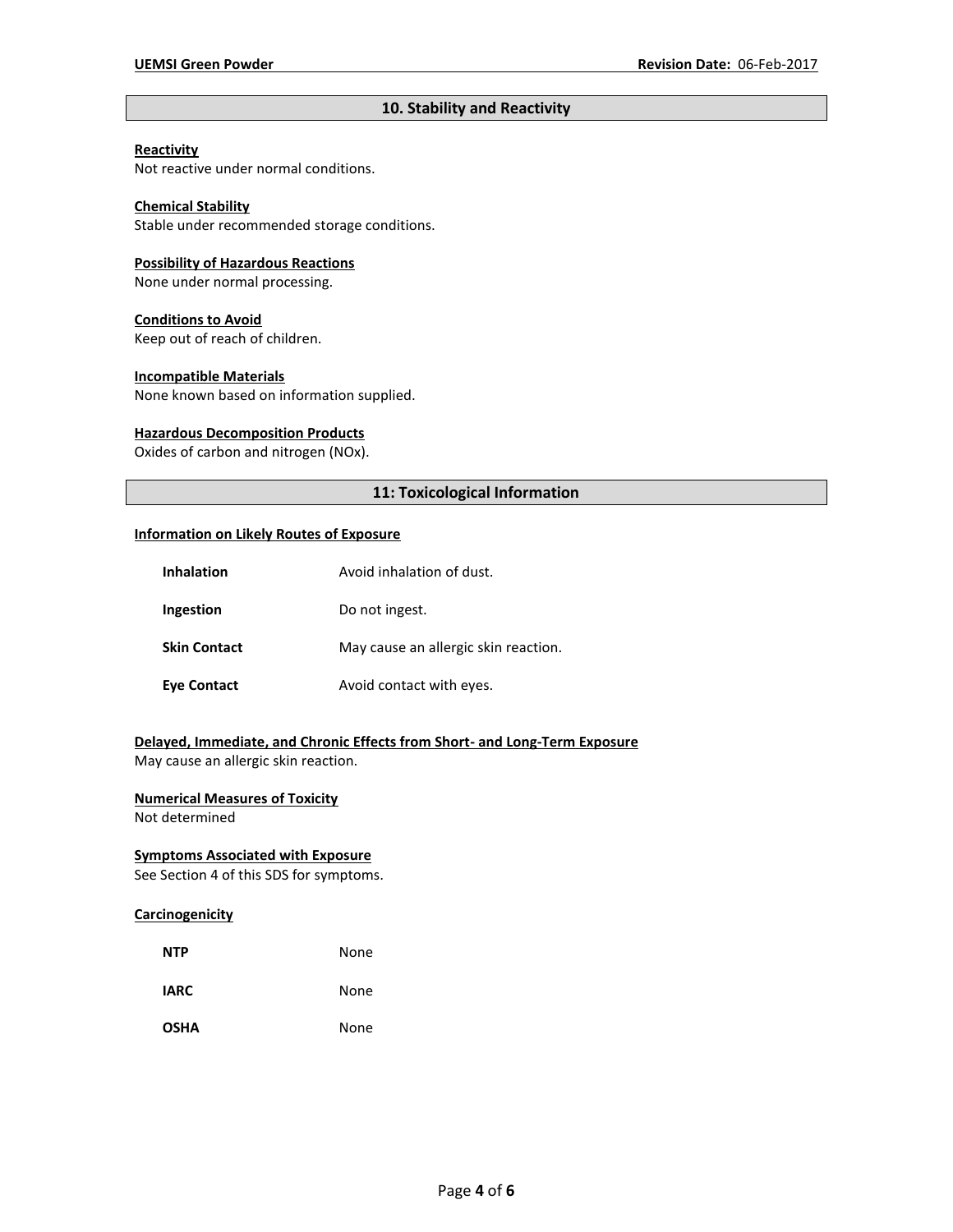## **12. Ecological Information**

#### **Ecotoxicity**

This product is not classified as environmentally hazardous. However, this does not exclude the possibility that large or frequent spills can have a harmful or damaging effect on the environment.

#### **Component Information**

Not available

**Persistence/Degradability**

Not determined

#### **Bioaccumulation**

Not determined

**Mobility**

Not determined

## **Other Adverse Effects**

Not determined

## **13. Disposal Considerations**

#### **Waste Disposal Methods**

Dispose of in accordance with federal, state, and local regulations.

#### **Contaminated Packaging**

Do not re-use empty containers.Dispose of containers in accordance with federal, state, and local regulations.

## **14. Transport Information**

#### **Note**

See current shipping paper for most up-to-date shipping information, including exemptions and special circumstances.

| DOT         | Not regulated |
|-------------|---------------|
| IATA        | Not regulated |
| <b>OMDG</b> | Not regulated |

## **15: Regulatory Information**

# **International Inventories**

Not determined